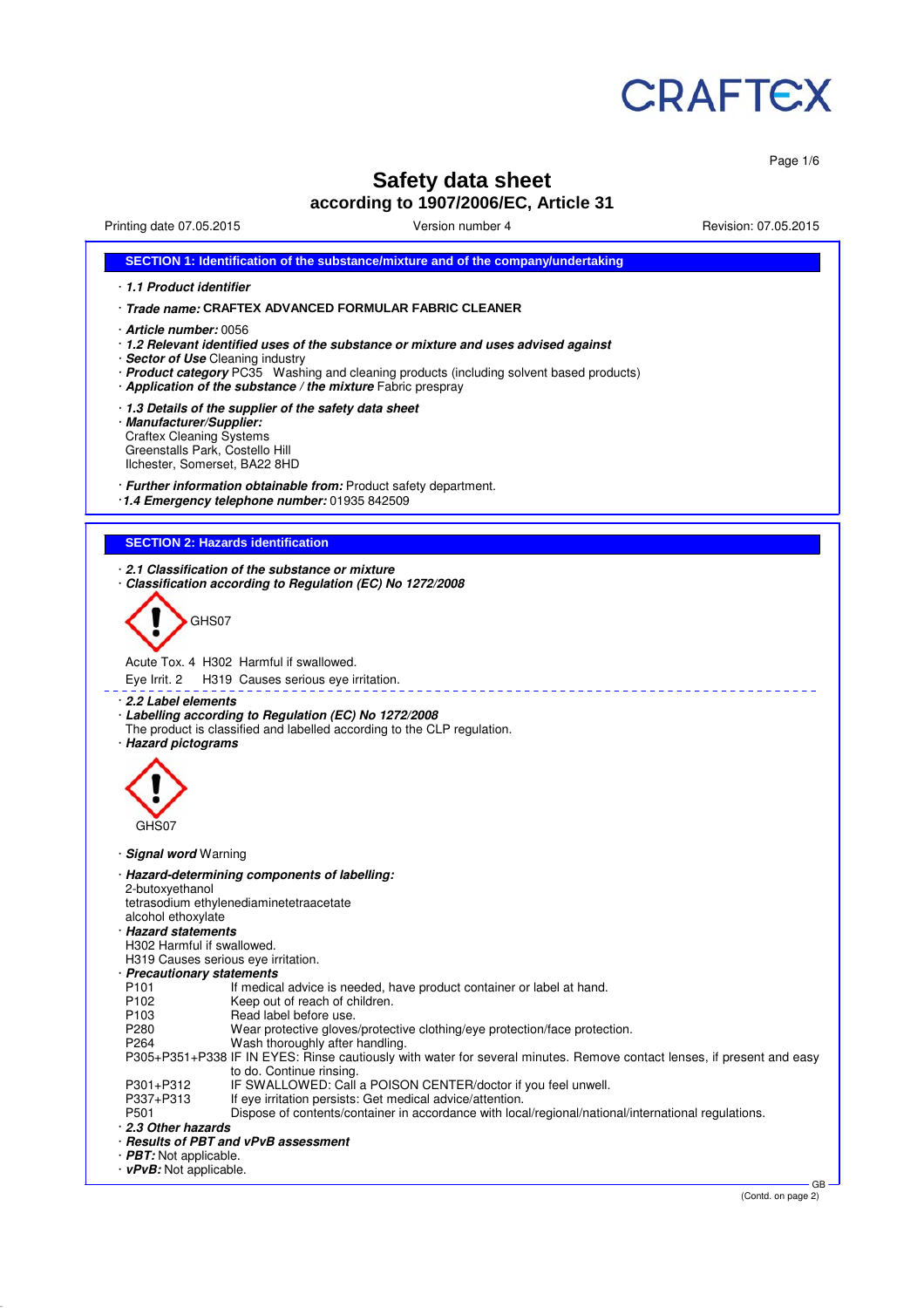# **Safety data sheet according to 1907/2006/EC, Article 31**

Printing date 07.05.2015 **Version number 4** Account 2008 2015 **Revision: 07.05.2015** 

#### **Trade name: CRAFTEX ADVANCED FORMULAR FABRIC CLEANER**

(Contd. of page 1)

#### **SECTION 3: Composition/information on ingredients**

· **3.2 Chemical characterisation: Mixtures**

· **Description:** Mixture of substances listed below with nonhazardous additions.

## · **Dangerous components:**

| CAS: 111-76-2<br>2-butoxyethanol                                                 |                                                                                                                          | $2.5 - 10%$ |
|----------------------------------------------------------------------------------|--------------------------------------------------------------------------------------------------------------------------|-------------|
| '2. H319                                                                         | EINECS: 203-905-0 $\Diamond$ Acute Tox. 4, H302; Acute Tox. 4, H312; Acute Tox. 4, H332; Skin Irrit. 2, H315; Eye Irrit. |             |
| CAS: 64-02-8<br>tetrasodium ethylenediaminetetraacetate                          |                                                                                                                          | $< 2.5\%$   |
| EINECS: 200-573-9 $\bigotimes$ Eye Dam. 1, H318; $\bigotimes$ Acute Tox. 4, H302 |                                                                                                                          |             |
| Regulation (EC) No 648/2004 on detergents / Labelling for contents               |                                                                                                                          |             |
| anionic surfactants                                                              |                                                                                                                          | $15 - 15%$  |
| linalool)                                                                        | phosphates, EDTA and salts thereof, non-ionic surfactants, aliphatic hydrocarbons, perfumes (hexyl cinnamal, $ $ < 5%    |             |

#### **SECTION 4: First aid measures**

- · **4.1 Description of first aid measures**
- · **After inhalation:** Supply fresh air; consult doctor in case of complaints.
- · **After skin contact:** Generally the product does not irritate the skin.
- · **After eye contact:** Rinse opened eye for several minutes under running water.
- · **After swallowing:** If symptoms persist consult doctor.
- · **4.2 Most important symptoms and effects, both acute and delayed** No further relevant information available.
- · **4.3 Indication of any immediate medical attention and special treatment needed**
- No further relevant information available.

#### **SECTION 5: Firefighting measures**

- · **5.1 Extinguishing media**
- · **Suitable extinguishing agents:** CO2, powder or water spray. Fight larger fires with water spray or alcohol resistant foam.
- · **5.2 Special hazards arising from the substance or mixture** No further relevant information available.
- · **5.3 Advice for firefighters**
- · **Protective equipment:** No special measures required.

#### **SECTION 6: Accidental release measures**

- · **6.1 Personal precautions, protective equipment and emergency procedures** Not required.
- · **6.2 Environmental precautions:**

Dilute with plenty of water.

- Do not allow to enter sewers/ surface or ground water.
- · **6.3 Methods and material for containment and cleaning up:**
- Absorb with liquid-binding material (sand, diatomite, acid binders, universal binders, sawdust).
- · **6.4 Reference to other sections**
- No dangerous substances are released.
- See Section 7 for information on safe handling.
- See Section 8 for information on personal protection equipment.
- See Section 13 for disposal information.

#### **SECTION 7: Handling and storage**

- · **7.1 Precautions for safe handling** No special precautions are necessary if used correctly.
- · **Information about fire and explosion protection:** No special measures required.
- · **7.2 Conditions for safe storage, including any incompatibilities**
- · **Storage:**
- · **Requirements to be met by storerooms and receptacles:** No special requirements.
- · **Information about storage in one common storage facility:** Not required.
- · **Further information about storage conditions:** None.

(Contd. on page 3)

GB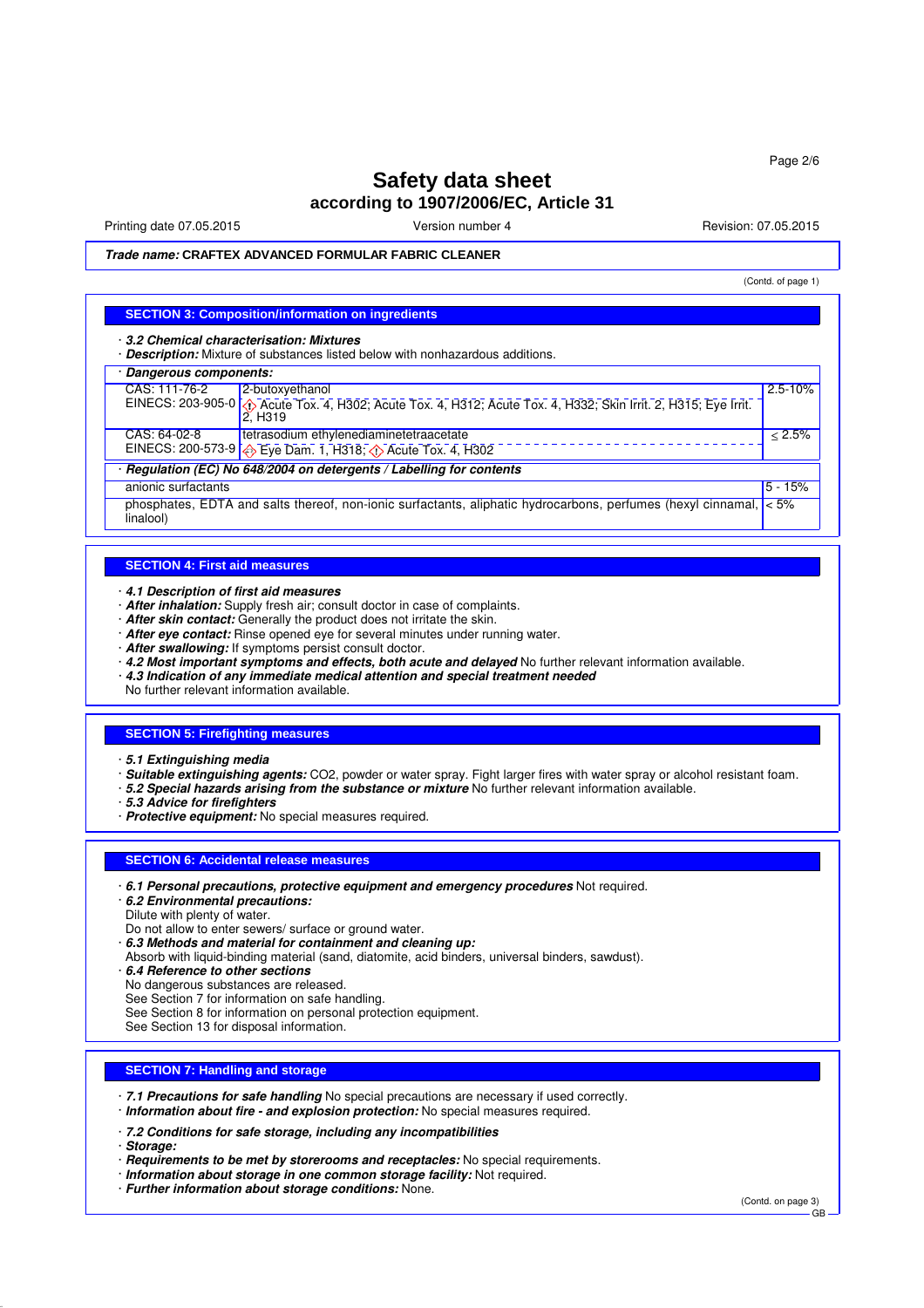# **Safety data sheet according to 1907/2006/EC, Article 31**

Printing date 07.05.2015 Version number 4 Revision: 07.05.2015

(Contd. of page 2)

## **Trade name: CRAFTEX ADVANCED FORMULAR FABRIC CLEANER**

· **7.3 Specific end use(s)** No further relevant information available.

## **SECTION 8: Exposure controls/personal protection**

· **Additional information about design of technical facilities:** No further data; see item 7.

## · **8.1 Control parameters**

| · Ingredients with limit values that require monitoring at the workplace: |                                                                                                                                 |
|---------------------------------------------------------------------------|---------------------------------------------------------------------------------------------------------------------------------|
| 111-76-2 2-butoxyethanol                                                  |                                                                                                                                 |
| WEL Short-term value: 246 mg/m <sup>3</sup> , 50 ppm                      |                                                                                                                                 |
| Long-term value: 123 mg/m <sup>3</sup> , 25 ppm                           |                                                                                                                                 |
| Sk, BMGV                                                                  |                                                                                                                                 |
| · Ingredients with biological limit values:                               |                                                                                                                                 |
| 111-76-2 2-butoxyethanol                                                  |                                                                                                                                 |
| BMGV 240 mmol/mol creatinine                                              |                                                                                                                                 |
| Medium: urine<br>Sampling time: post shift                                |                                                                                                                                 |
| Parameter: butoxyacetic acid                                              |                                                                                                                                 |
|                                                                           | Additional information: The lists valid during the making were used as basis.                                                   |
| 8.2 Exposure controls                                                     |                                                                                                                                 |
| · Personal protective equipment:                                          |                                                                                                                                 |
|                                                                           | · General protective and hygienic measures: Wash hands before breaks and at the end of work.                                    |
| · Respiratory protection: Not required.                                   |                                                                                                                                 |
| · Protection of hands:                                                    |                                                                                                                                 |
|                                                                           | The glove material has to be impermeable and resistant to the product/ the substance/ the preparation.                          |
|                                                                           | Due to missing tests no recommendation to the glove material can be given for the product/ the preparation/ the chemical        |
| mixture.                                                                  | Selection of the glove material on consideration of the penetration times, rates of diffusion and the degradation               |
| <b>Material of gloves</b>                                                 |                                                                                                                                 |
|                                                                           | The selection of the suitable gloves does not only depend on the material, but also on further marks of quality and varies from |
|                                                                           | manufacturer to manufacturer. As the product is a preparation of several substances, the resistance of the glove material can   |
|                                                                           | not be calculated in advance and has therefore to be checked prior to the application.                                          |
| · Penetration time of glove material                                      |                                                                                                                                 |
| · Eye protection: Goggles recommended.                                    | The exact break through time has to be found out by the manufacturer of the protective gloves and has to be observed.           |
|                                                                           |                                                                                                                                 |
|                                                                           |                                                                                                                                 |
| <b>SECTION 9: Physical and chemical properties</b>                        |                                                                                                                                 |
| 9.1 Information on basic physical and chemical properties                 |                                                                                                                                 |
| · General Information                                                     |                                                                                                                                 |
| · Appearance:                                                             |                                                                                                                                 |
| Form:                                                                     | Liguid                                                                                                                          |
| Colour:                                                                   | Pale pink                                                                                                                       |
| · Odour:                                                                  | Characteristic                                                                                                                  |
| Odour threshold:                                                          | Not determined.                                                                                                                 |
| $\cdot$ pH-value at 20 $\degree$ C:                                       | 10                                                                                                                              |
| Change in condition                                                       |                                                                                                                                 |
| <b>Melting point/Melting range:</b>                                       | Undetermined.                                                                                                                   |
| <b>Boiling point/Boiling range:</b>                                       | 100 $\degree$ C                                                                                                                 |
| · Flash point:                                                            | Not applicable.                                                                                                                 |
| · Flammability (solid, gaseous):                                          | Not applicable.                                                                                                                 |
| · Ignition temperature:                                                   | 240 ℃                                                                                                                           |
| · Decomposition temperature:                                              | Not determined.                                                                                                                 |
| Self-igniting:                                                            | Product is not selfigniting.                                                                                                    |
| Danger of explosion:                                                      | Product does not present an explosion hazard.                                                                                   |

(Contd. on page 4)

GB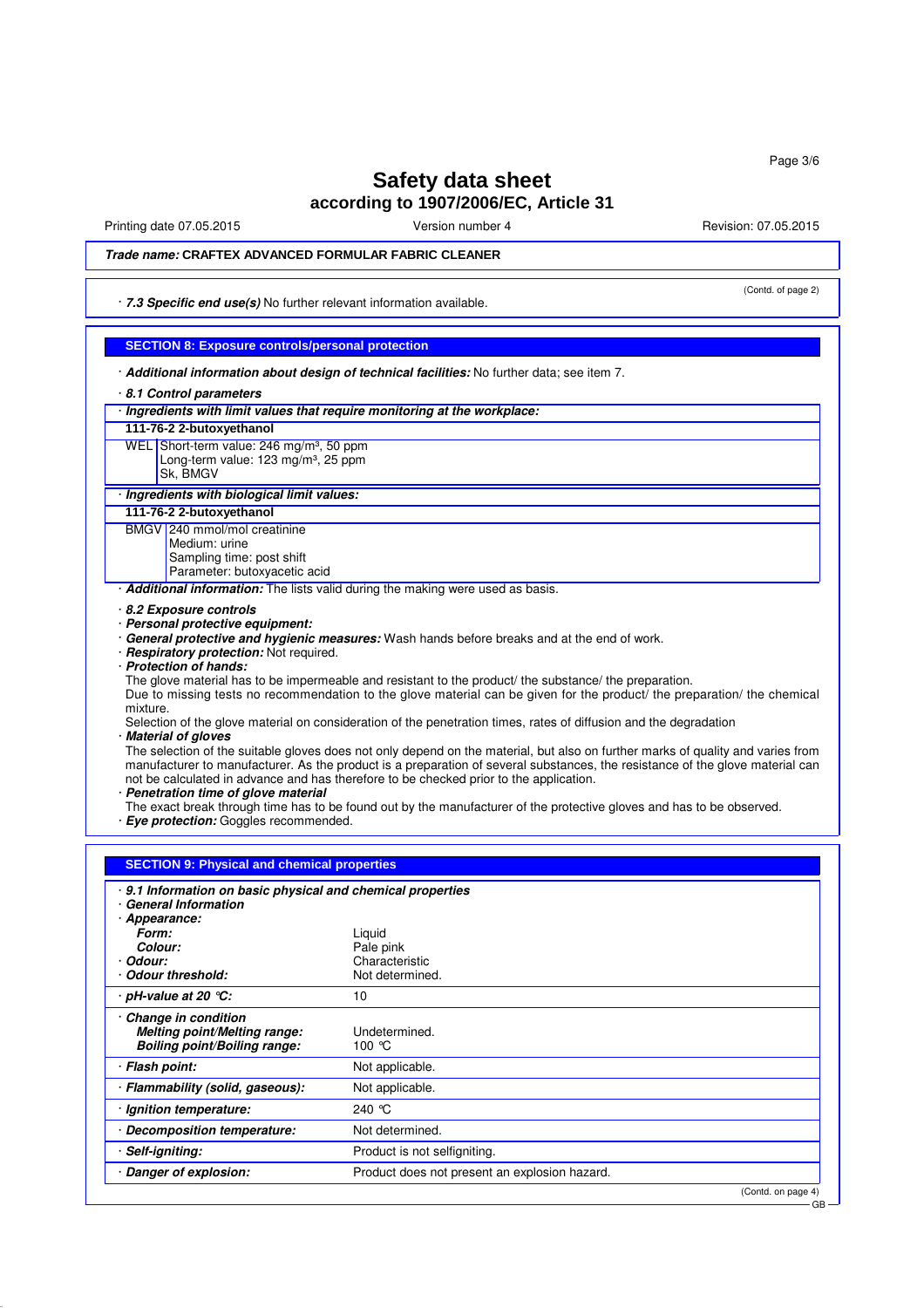# **Safety data sheet according to 1907/2006/EC, Article 31**

Printing date 07.05.2015 **Version number 4** Account 2008 2015 **Revision: 07.05.2015** 

(Contd. of page 3)

## **Trade name: CRAFTEX ADVANCED FORMULAR FABRIC CLEANER**

| (Con(a. or page 3)                                         |
|------------------------------------------------------------|
|                                                            |
| Not determined.                                            |
| Not determined.                                            |
| Not determined.                                            |
| Not determined.                                            |
| Not determined.                                            |
| Not determined.                                            |
| Not determined.                                            |
|                                                            |
| Fully miscible.                                            |
| · Partition coefficient (n-octanol/water): Not determined. |
|                                                            |
| Not determined.                                            |
| Not determined.                                            |
|                                                            |
| 5.7%                                                       |
| 4.5%                                                       |
| No further relevant information available.                 |
|                                                            |

#### **SECTION 10: Stability and reactivity**

- · **10.1 Reactivity**
- · **10.2 Chemical stability**
- · **Thermal decomposition / conditions to be avoided:** No decomposition if used according to specifications.
- · **10.3 Possibility of hazardous reactions** No dangerous reactions known.
- · **10.4 Conditions to avoid** No further relevant information available.
- · **10.5 Incompatible materials:** No further relevant information available.
- · **10.6 Hazardous decomposition products:** No dangerous decomposition products known.

## **SECTION 11: Toxicological information**

- · **11.1 Information on toxicological effects**
- · **Acute toxicity:**
- · **LD/LC50 values relevant for classification:**

#### Oral LD50 1200 mg/kg (rat)

- · **Primary irritant effect:**
- · **on the skin:** No irritant effect.
- · **on the eye:** No irritating effect.
- · **Sensitisation:** No sensitising effects known.

#### **SECTION 12: Ecological information**

· **12.1 Toxicity**

- · **Aquatic toxicity:** No further relevant information available.
- · **12.2 Persistence and degradability** No further relevant information available.
- · **12.3 Bioaccumulative potential** No further relevant information available.
- · **12.4 Mobility in soil** No further relevant information available.
- · **Additional ecological information:**
- · **General notes:**
- Water hazard class 1 (German Regulation) (Self-assessment): slightly hazardous for water
- Do not allow undiluted product or large quantities of it to reach ground water, water course or sewage system.
- · **12.5 Results of PBT and vPvB assessment**
- · **PBT:** Not applicable.

· **vPvB:** Not applicable.

(Contd. on page 5)

GB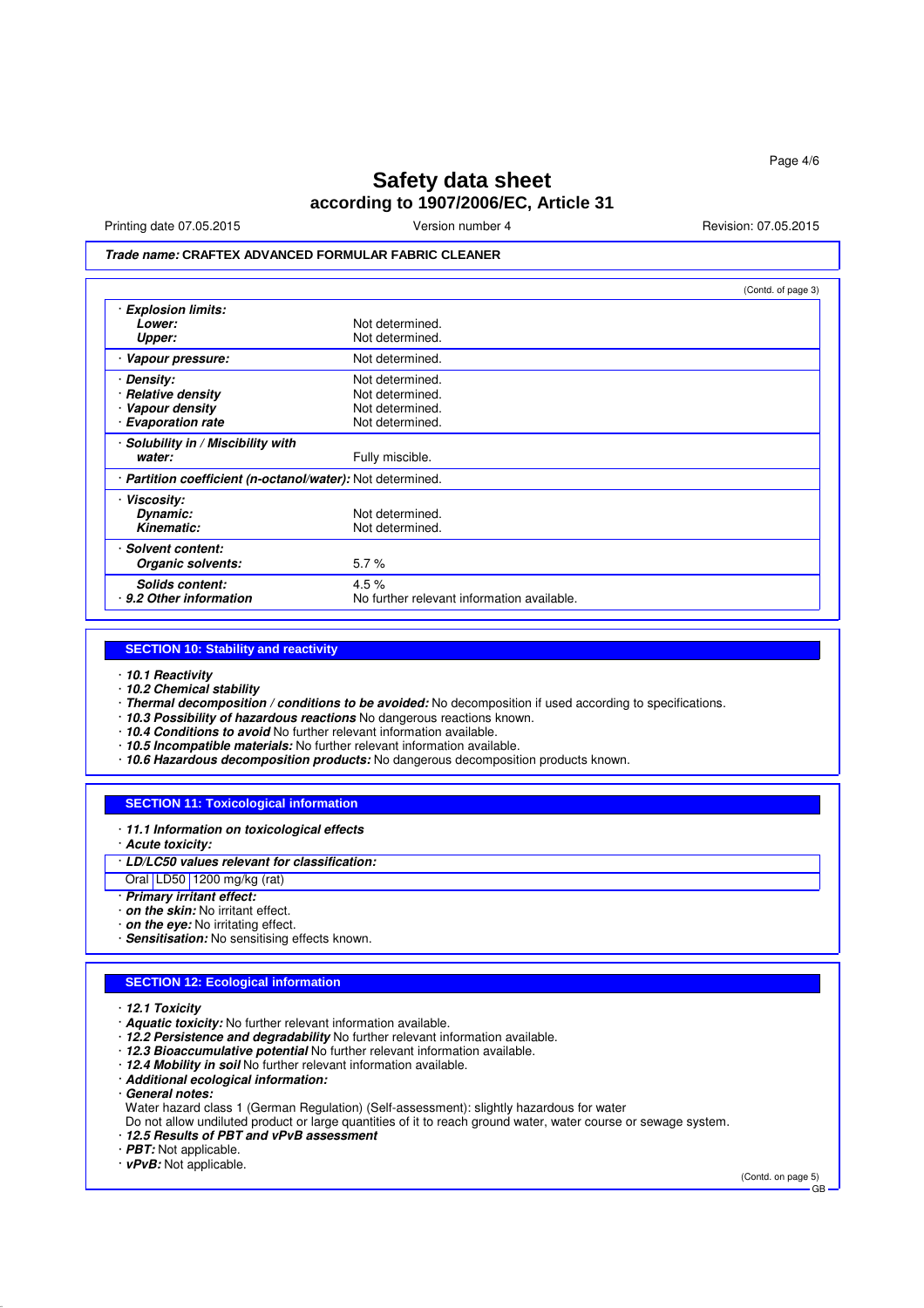# **Safety data sheet**

# **according to 1907/2006/EC, Article 31**

Printing date 07.05.2015 **Version number 4** Account 2008 2015 **Revision: 07.05.2015** 

(Contd. of page 4)

Page 5/6

## **Trade name: CRAFTEX ADVANCED FORMULAR FABRIC CLEANER**

· **12.6 Other adverse effects** No further relevant information available.

#### **SECTION 13: Disposal considerations**

- · **13.1 Waste treatment methods**
- · **Recommendation** Must not be disposed together with household waste. Do not allow product to reach sewage system.
- · **Uncleaned packaging:**
- · **Recommendation:** Disposal must be made according to official regulations.
- · **Recommended cleansing agents:** Water, if necessary together with cleansing agents.

## **SECTION 14: Transport information** · **14.1 UN-Number** · **ADR, ADN, IMDG, IATA** None · **14.2 UN proper shipping name ADR, ADN, IMDG, IATA** · **14.3 Transport hazard class(es)** · **ADR, ADN, IMDG, IATA** • **Class** None · **14.4 Packing group ADR. IMDG, IATA** · **14.5 Environmental hazards:** · **Marine pollutant:** No · **14.6 Special precautions for user** Not applicable. · **14.7 Transport in bulk according to Annex II of MARPOL73/78 and the IBC Code** Not applicable. · **UN "Model Regulation":** -

## **SECTION 15: Regulatory information**

- · **15.1 Safety, health and environmental regulations/legislation specific for the substance or mixture** No further relevant information available.
- · **15.2 Chemical safety assessment:** A Chemical Safety Assessment has not been carried out.

#### **SECTION 16: Other information**

This information is based on our present knowledge. However, this shall not constitute a guarantee for any specific product features and shall not establish a legally valid contractual relationship.

#### · **Relevant phrases**

- H302 Harmful if swallowed.
- H312 Harmful in contact with skin.
- H315 Causes skin irritation.
- H318 Causes serious eye damage.
- H319 Causes serious eye irritation.
- H332 Harmful if inhaled.

#### · **Department issuing MSDS:** Product safety department.

- · **Abbreviations and acronyms:** ADR: Accord européen sur le transport des marchandises dangereuses par Route (European Agreement concerning the International Carriage of Dangerous Goods by Road)
- 
- IMDG: International Maritime Code for Dangerous Goods IATA: International Air Transport Association
- GHS: Globally Harmonised System of Classification and Labelling of Chemicals EINECS: European Inventory of Existing Commercial Chemical Substances ELINCS: European List of Notified Chemical Substances
- 
- CAS: Chemical Abstracts Service (division of the American Chemical Society)
- LC50: Lethal concentration, 50 percent
- LD50: Lethal dose, 50 percent Acute Tox. 4: Acute toxicity, Hazard Category 4

(Contd. on page 6) GB